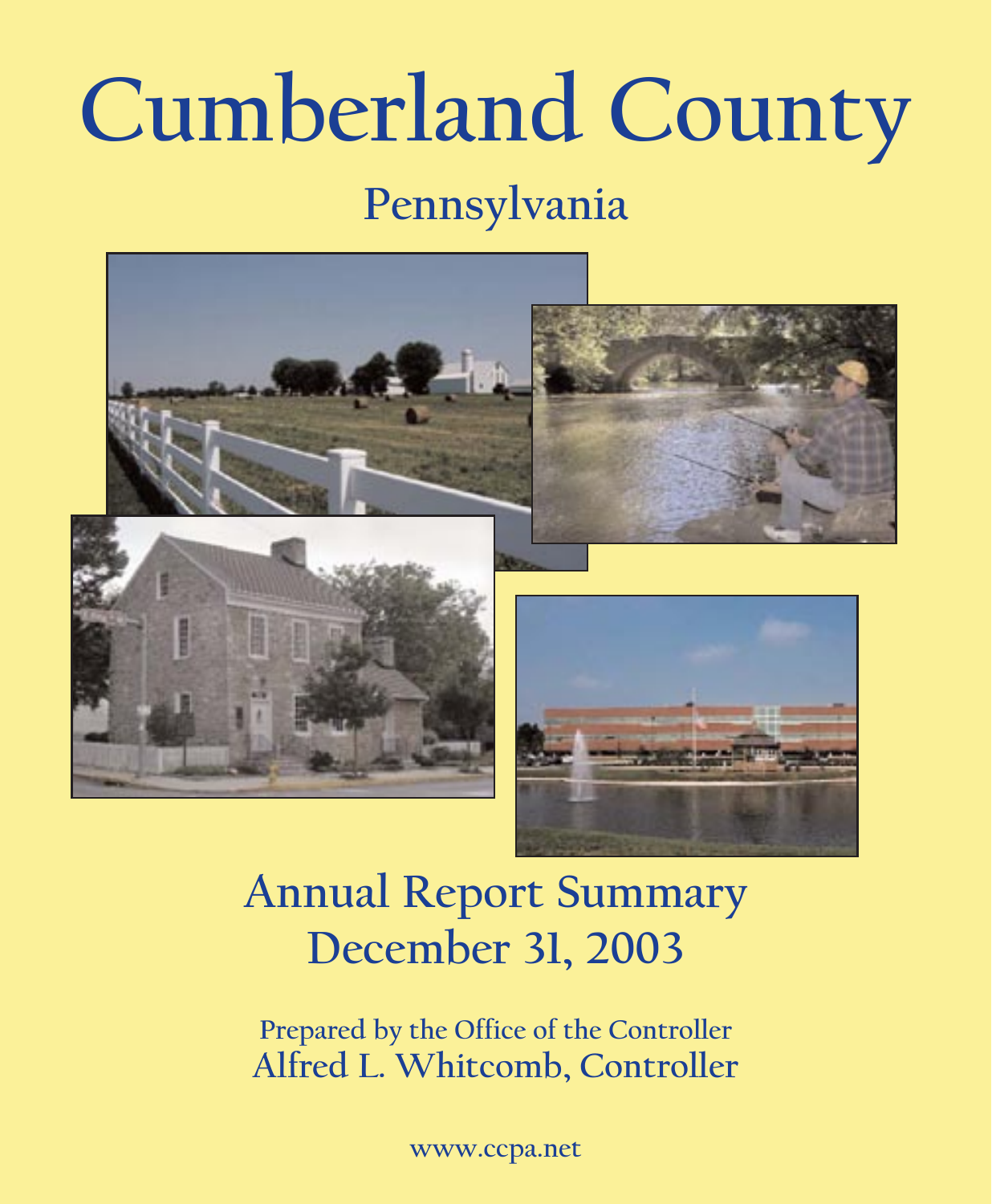

To the residents of Cumberland County:

I am pleased to provide you with Cumberland County, Pennsylvania's Annual Report Summary for the Fiscal Year Ended 2003.

The information contained in this Annual Report Summary was derived from Cumberland County's audited 2003 Comprehensive Annual Financial Report (CAFR). We encourage you to read the CAFR, which is comprised of 170 pages of detailed financial statements, notes, schedules and reports. The CAFR is available at the County Controller's Office on the  $2^{nd}$  floor of 1 Courthouse Square, Carlisle, PA 17013 or on the County's website at www.ccpa.net under "Controller/Financial Reports" or call (717) 240-6185.

The Annual Report Summary presents the financial information of all County government operations including human services, general government, dependent care, public safety, conservation and development, transportation services, and others. Since the Annual Report Summary is presented in a simple and easy to understand format, it does not conform to Generally Accepted Accounting Principles. For example, the Cumberland County Industrial Development Authority and Cumberland County Conservation District, which are discretely presented component units, are excluded from our financial information. The Annual Report Summary is unaudited and excludes many material disclosures, financial statements, schedules and notes to the financial statements found in the County's CAFR. Responsibility for the accuracy of these financial reports rests with me, as I fulfill the responsibilities of the Controller of Cumberland County.

I hope that you find this report interesting and informative.

Sincerely,

Alfred L. Whitcomb Controller of Cumberland County

The photos on the front cover which were taken by Bill Smith are provided courtesy of Atlantic Communications Groups, Inc.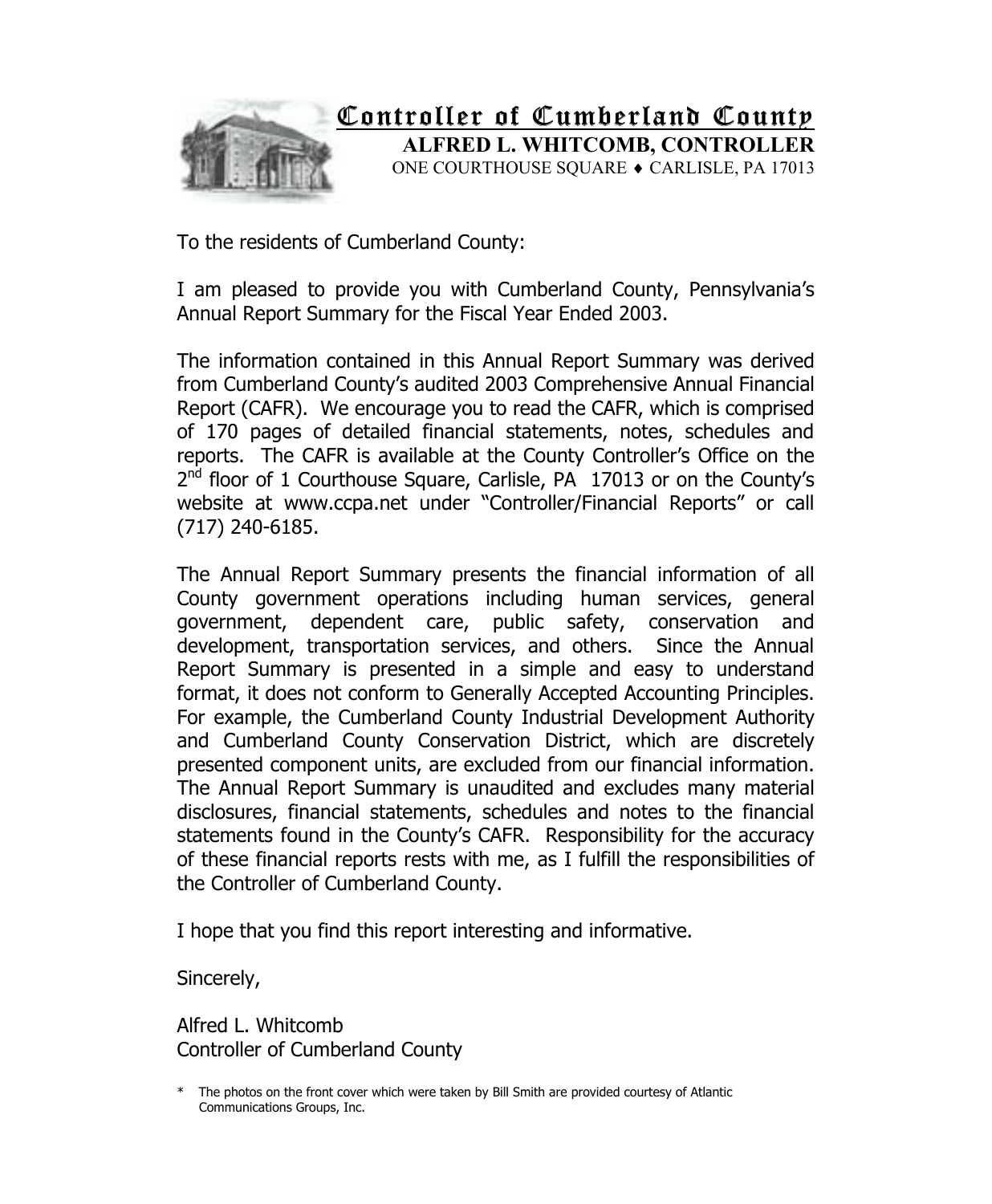#### **About Cumberland County!**



Cumberland County is located in the scenic Cumberland Valley. Nestled between the North and South mountains, Cumberland County stretches for 42 miles from the majestic Susquehanna River to historic Shippensburg.

Cumberland County, just across the Susquehanna River from the State Capital of Harrisburg, is a hub for the State, Federal and Interstate highway systems. Three major highways converge in Cumberland County; Pennsylvania's Turnpike (I-76), I-83 and I-81. U.S. highways 11 and 15 also serve as major transportation routes through the County.

Every part of the County is in close proximity to the region's cultural, historical and tourist attractions – including the Army Heritage and Education Center's new Military History Institute, located just off of exit 49 of I-81 in Carlisle which opens in 2004.

Cumberland County has a healthy business climate. Cumberland County's low 2.9% unemployment rate in 2003 was the lowest in the state.

The County continues to experience significant growth in the distribution and retail industries. The service industry is the County's largest employment sector, employing 40,433 residents in 1999 according to the Pennsylvania Department of Labor and Industry.

The combined workforce of the U.S. Army War College, the Naval Support Activity and the Defense Distribution Center make the Federal Government the County's largest single employer. Cumberland County's population, estimated at 217,000 in 2003, increased 9.4% from 1990 to 2000.

Six colleges and universities call Cumberland County home, as well as hundreds of places that trace Cumberland County's history through the Revolutionary and Civil Wars up to the present.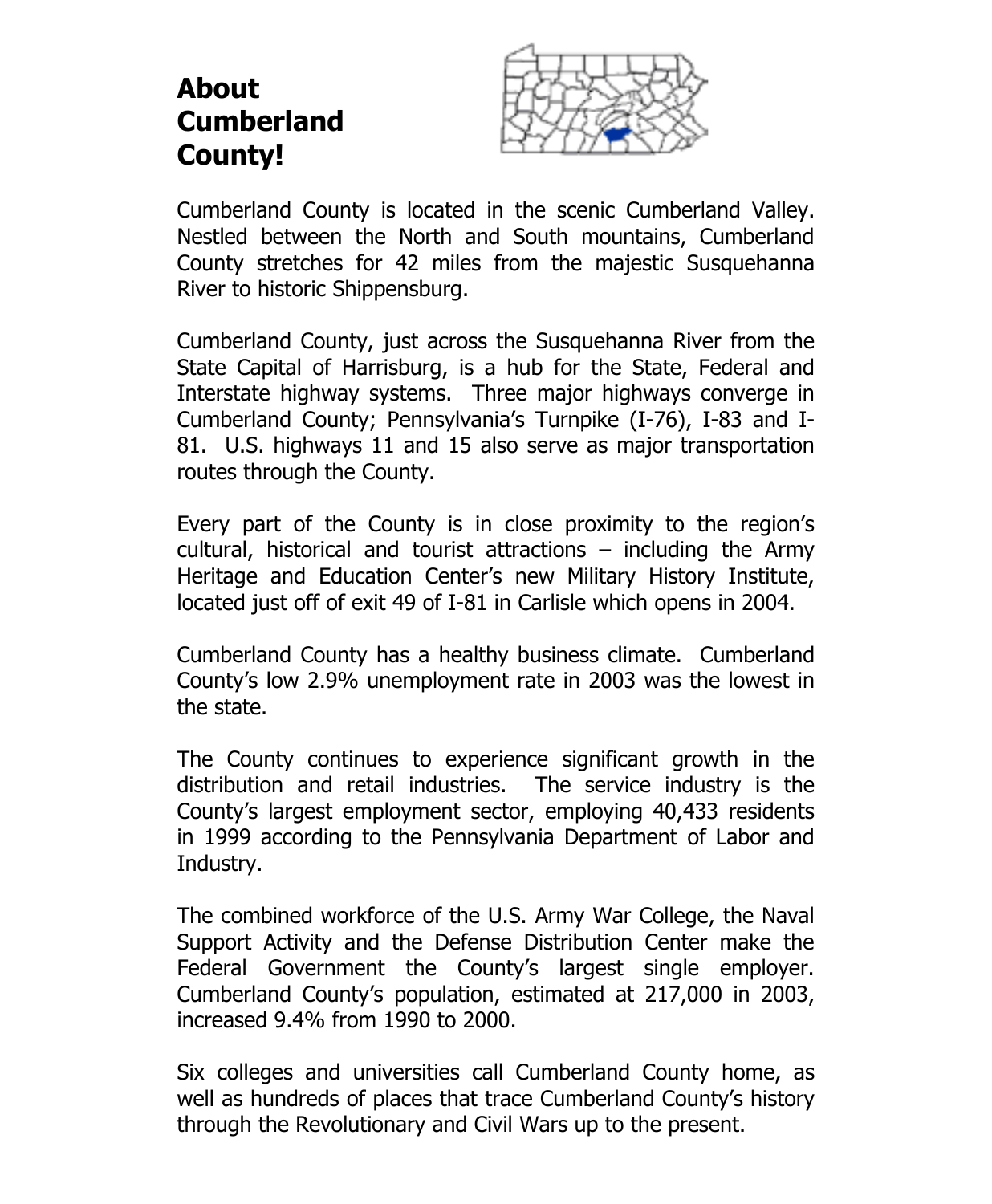#### How is a dollar of your County real estate tax pent: How is a dollar of your County real estate tax spent?

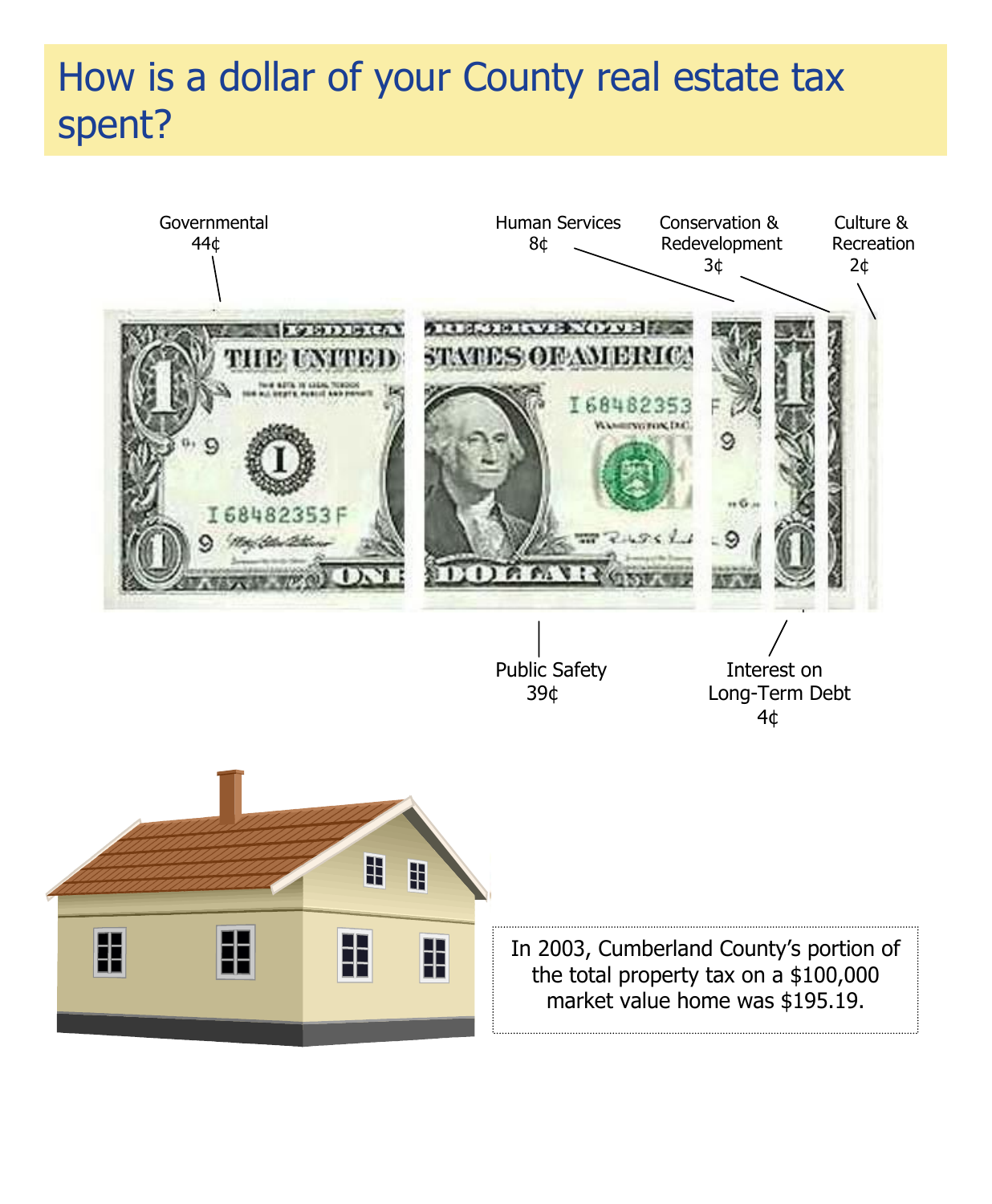# Financial Activity Financial Activity

#### **Summary**

The Financial Activity Statement, known in accounting terms as the "Income Statement", is designed to provide record of the money received and spent during the year. Explanations of specific Resources and Services are shown in the following pages.

| <b>Resources Taken In</b>       | 2003                | 2002        |
|---------------------------------|---------------------|-------------|
| Grants and contributions        | \$<br>58,447,033 \$ | 54,615,366  |
| Charges for services            | 32,285,396          | 30,169,073  |
| Real estate tax                 | 27,012,527          | 26,314,783  |
| Hotel tax                       | 833,060             | 804,363     |
| Per capita tax                  | 657,253             | 646,206     |
| Investment income               | 268,662             | 453,109     |
| Total revenue and resources     | 119,503,931         | 113,002,900 |
| <b>Services Provided</b>        |                     |             |
| Human services                  | 51,749,041          | 46,937,330  |
| General government              | 23,321,743          | 22,129,328  |
| Dependent care services         | 18,451,592          | 17,410,134  |
| Public safety                   | 17,144,008          | 15,515,172  |
| Conservation and development    | 1,856,318           | 1,486,641   |
| <b>Transportion services</b>    | 1,530,755           | 1,262,223   |
| Roads and bridge maintenance    | 861,335             | 838,729     |
| Solid waste management          | 541,293             | 531,554     |
| Culture and recreation          | 535,145             | 1,134,192   |
| Interest on long-term debt      | 1,114,743           | 888,287     |
| Total expenditures and services | 117,105,973         | 108,133,590 |

# **Revenues & Resources Over**

**Expenditures and Services**  $\frac{2}{397,958}$   $\frac{4}{869,310}$ 

### **Did you know?**

**Cumberland County is business friendly.** 



Companies wishing to start up or expand in Cumberland County can contact the County's Economic Development Office for help in finding assistance from many programs such as site location, financing strategies and resource assistance through their provider network. Call Douglas Wendt, Director at 717-240-5353 or dwendt@edccpa.net.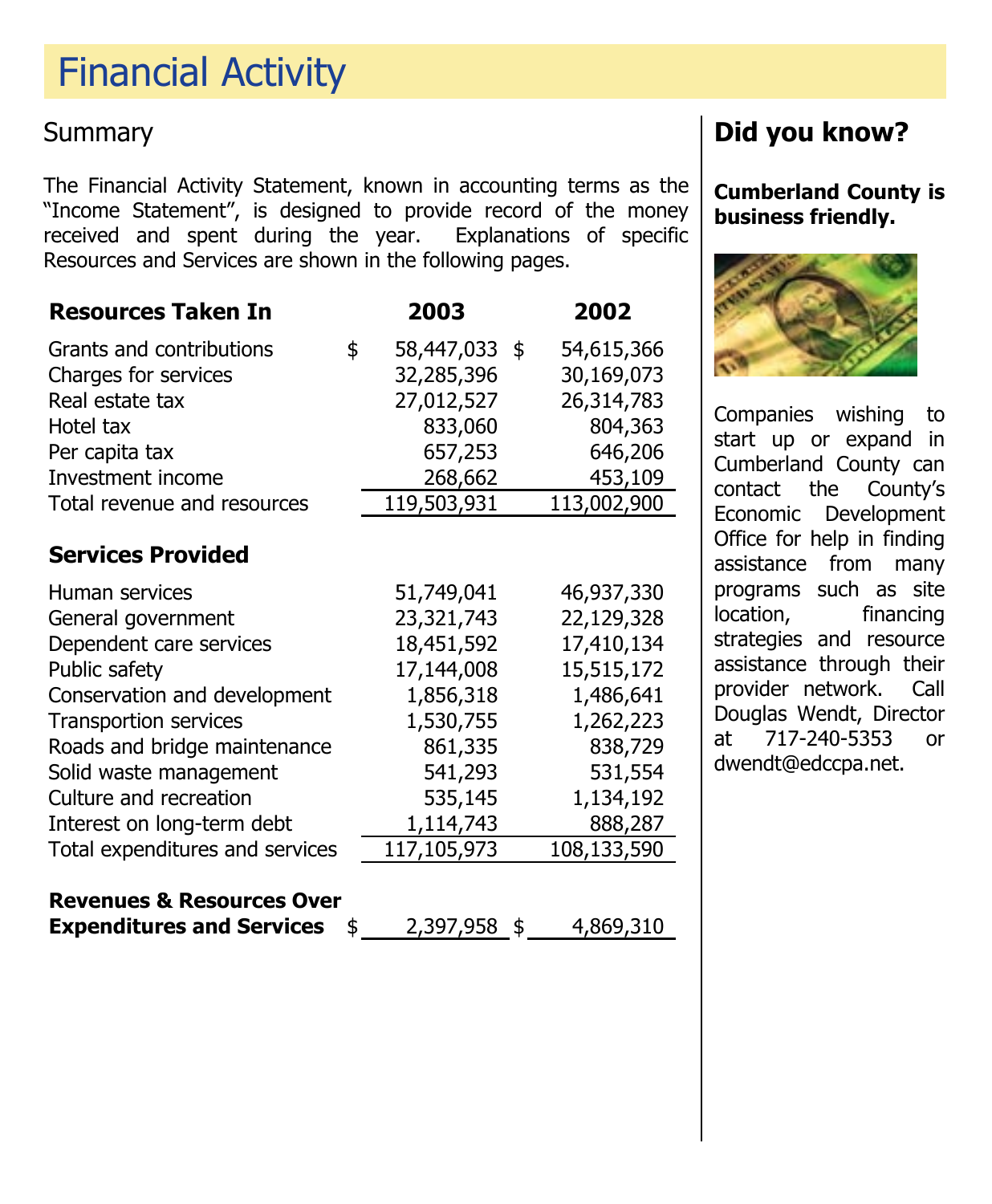#### Financial Activity Financial Activity



### **Did You Know?**



Three state parks totaling 2,473 acres are located in Cumberland County and provide countless miles of hiking trails.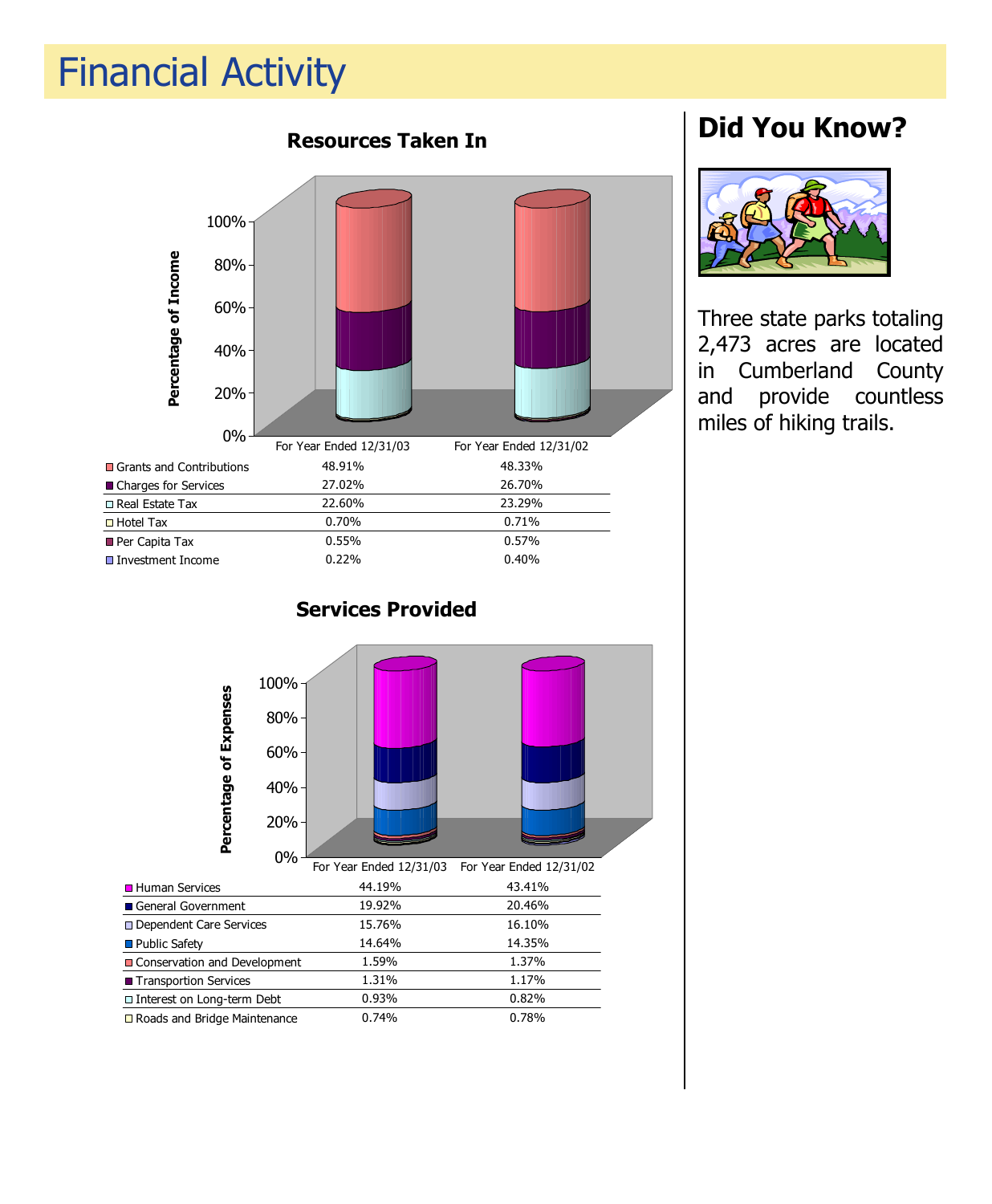# Services Provided Services Provided

Services provided are the amounts spent in order to provide services to citizens.

**Human services**- These expenses relate to the cost to provide Federal and State mandated social service programs to County residents in need. The majority of the increase, or \$3,941,768, was due to increases in the rates paid for services in the HealthChoices program which provides managed care for Medical Assistance consumers. Children and youth costs also increased \$830,041 due to an increase in child placements.

**General government-** This represents the cost to administer the executive and judicial services occurring in the County. Costs include the courts, tax assessment, veterans affairs in addition to Commissioners, District Attorney, Public Defender, Sheriff, Treasurer, Controller, Recorder of Deeds, Register of Wills, Prothonotary, Clerk of Court, Coroner and others.

**Dependent care services-** These expenses relate to the costs of operating the Claremont Nursing and Rehabilitation Center (CNRC) and the Early Learning Center. The CNRC experienced increases in salaries, retirement, health insurance and workers compensation. Depreciation also increased at CNRC as a result of the completion of major construction in late 2002.

**Public safety-** These are the expenses to run the emergency telephone, hazardous materials and public safety departments at the County. Expenses increased due the placement of a portion of the 800 Mhz upgrade project in operation. Increases were also experienced in salaries, retirement and worker's compensation expenses and the expense of a murder investigation.

## **Did You Know?**



The County's 911 emergency telephone center received an average of approximately 1,200 calls per day or 50 calls per hour in 2003.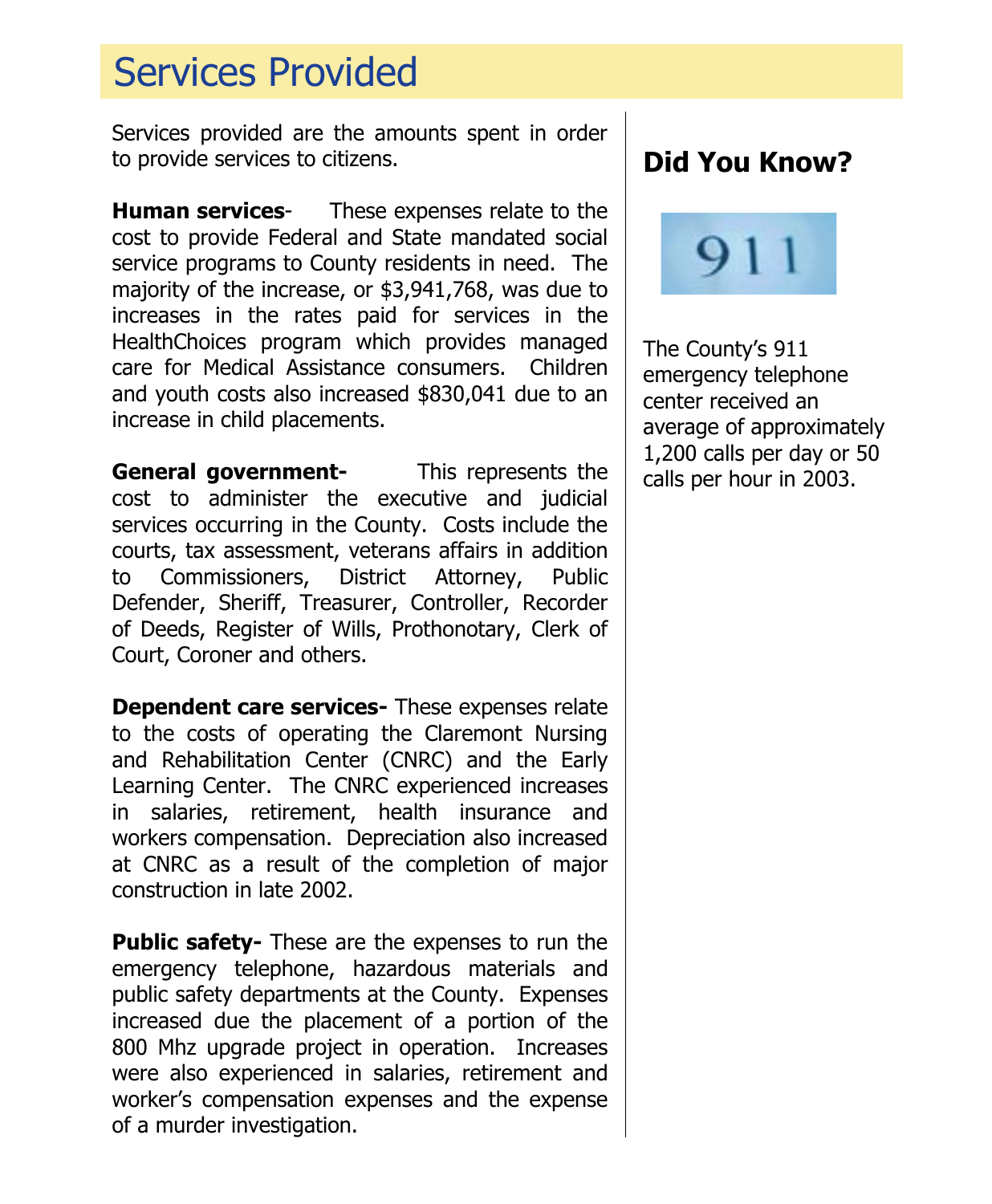# Services Provided (continued) Services Provided (continued)

**Conservation and Development**- These are the expenses to study, plan and implement environmental and economic policies at the County level.

**Transportation Services**- This represents the cost to provide high-quality transportation services to our citizens in need.

Expenses increased due to higher salaries and benefits, an upgrade of transit software and higher bus maintenance costs.

**Roads and Bridges-** These expenses are for the inspection and maintenance of County owned bridges.

**Solid Waste Management-** These expenses provide for the disposal of municipal waste in an environmentally sound and cost effective manner, reduce waste generation, and increase recycling.

**Culture and Recreation-** Expenses declined due to the completion in 2002 of site preparation work at the Army Heritage and Education Center's new Military History Institute in Carlisle.

**Interest on Long-term Debt** - Interest reflects the cost of borrowing funds to implement previous and on-going long-term capital projects.

# **Did you know?**

In 2003, the County included new government-wide financial statements in its audited Comprehensive Annual Financial Report (CAFR). These will help taxpayers see the County's cost of providing services and see how the County finances its programs.

For the first time, citizens will be able to see which programs/activities "pay their own way" and which are funded in part, or in full, by County resources – primarily real estate taxes.

To obtain a copy of the County's CAFR, visit the County's website at www.ccpa.net under "Controller/Financial Reports" or call the Controller at 240-6185.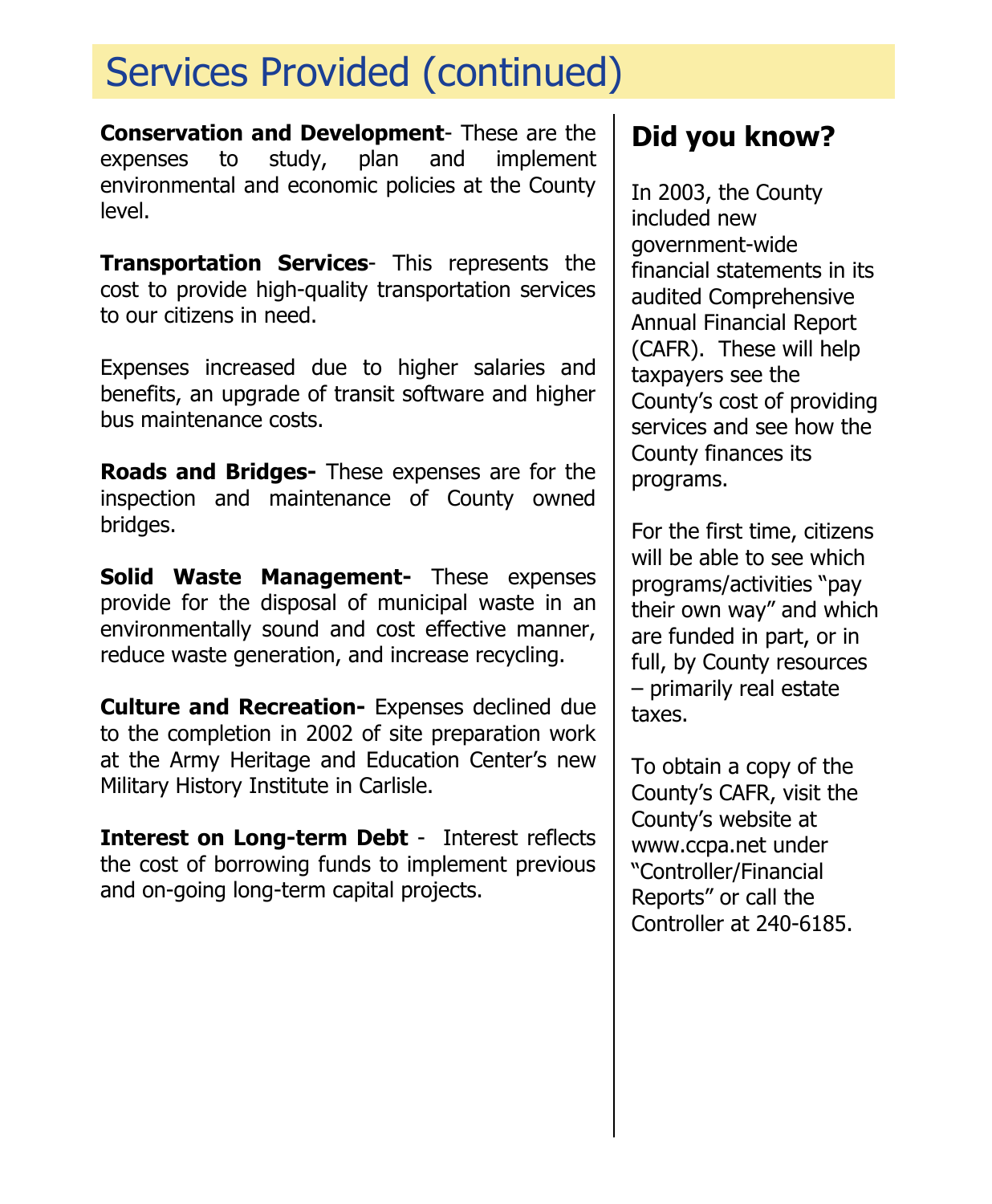# Financial Position Statement

## Summary

The Financial Position Statement, known in accounting terms as the "Statement of Net Assets", is designed to provide a picture of the County's Financial Position as of the end of the year. The net assets figure represents the amount which the County owns versus the amount owed. Explanations of specific accounts are as follows by where they appear in the financial position statement.

| <b>Assets</b>                                    | 2003                | 2002       |
|--------------------------------------------------|---------------------|------------|
| Cash                                             | \$<br>15,812,423 \$ | 16,106,340 |
| Investments                                      | 4,604,755           | 7,569,888  |
| Accounts receivable                              | 13,525,499          | 11,391,944 |
| Capital assets                                   | 63,532,432          | 62,415,963 |
| Other assets                                     | 639,366             | 709,627    |
| Total assets                                     | 98,114,475          | 98,193,762 |
| <b>Liabilities</b><br>Amount owed to vendors and |                     |            |
| employees                                        | 6,862,607           | 7,633,917  |
| Deferred revenue                                 | 1,080,412           | 3,392,976  |
| Fund held as fiduciary                           | 735,158             | 527,793    |
| Long term debt payable                           | 40,453,198          | 40,053,935 |
| <b>Total liabilities</b>                         | 49,131,375          | 51,608,621 |
|                                                  |                     |            |

**Net Assets**  $$ 48,983,100 $ 46,585,141$ 

# County Assets:

**Cash** is the amount of cash held by the County in checking, savings and cash on demand certificates with maturity terms less than 90 days.

Of the 2003 cash balance, \$846,078 is restricted for the use towards specific projects or programs.

**Investments** are made up of funds not needed to pay for current liabilities, and are invested to earn interest. The County's investment diversity is shown graphically on the next page.

Of the 2003 investment balance, \$4,604,755 is restricted.

**Accounts receivable** represents the amounts which are owed to the County and which are expected to be paid over the course of the next twelve months.

**Capital assets**- represents they net book value of the assets owned by the County. That balance includes land and land improvements, buildings and systems, machinery and equipment, bridges, agricultural easements and construction projects in progress.

# County Liabilities:

**Amount owed to vendors and employees** are those items which the County owes to individuals and companies who supply a service or good, and the expected payment is to be made within twelve months.

**Deferred revenue** is monies received by the County for a service yet to be rendered. As the service is rendered this balance will be reduced are recognized as revenue.

**Funds held as fiduciary** represent restricted cash held by the County for residents at it's nursing care center.

**Long term debt payable** is the balance owed by the County on borrowings. A breakdown of long term debt payable can be seen on the following pages.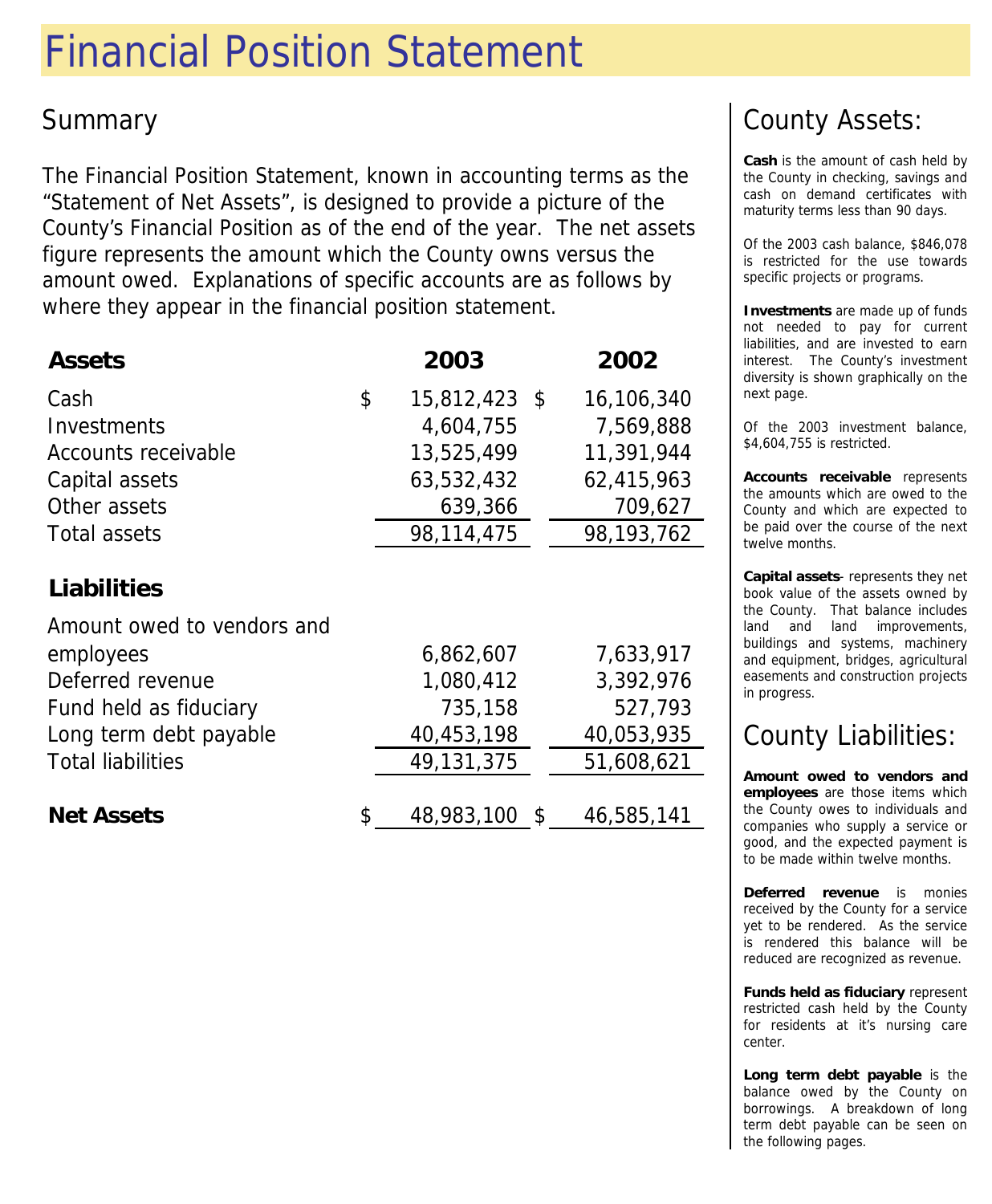# General Obligation Debt General Obligation Debt

County general obligation debt consists of bonds and notes. General obligation debt is supported by the general taxing authority of the County.

Cumberland County's outstanding general obligation bonds and notes at December 31, 2003 and the proceeding four years:



At December 31, 2003, the County had \$35,105,406 of net general obligation debt outstanding. Net general obligation debt per capita (per County resident) at December 31, 2003 was \$161.22.

**Subsequent event-** In June, 2004 the County issued \$7,930,000 of general obligation bonds. This debt was issued to refund the County's general obligation debt issued in 1999, to preserve additional County farmland and open space, finance the remaining phase of the enterprise resource planning software implementation and other capital projects.

See the County's audited 2003 Comprehensive Annual Financial Report for more detailed information concerning general obligation debt.

What does the County's future debt payments look like?

Annual debt principle and interest for the next five years and thereafter in five-year increments on long-term debt outstanding as of December 31, 2003, for the County as a whole, follow:

|           | Debt           |
|-----------|----------------|
| Year      | <b>Payment</b> |
| 2004      | \$3,623,117    |
| 2005      | 2,865,432      |
| 2006      | 2,867,049      |
| 2007      | 2,863,996      |
| 2008      | 2,865,431      |
| 2009-2013 | 14,156,252     |
| 2014-2018 | 14,029,136     |
| 2019-2023 | 8,701,581      |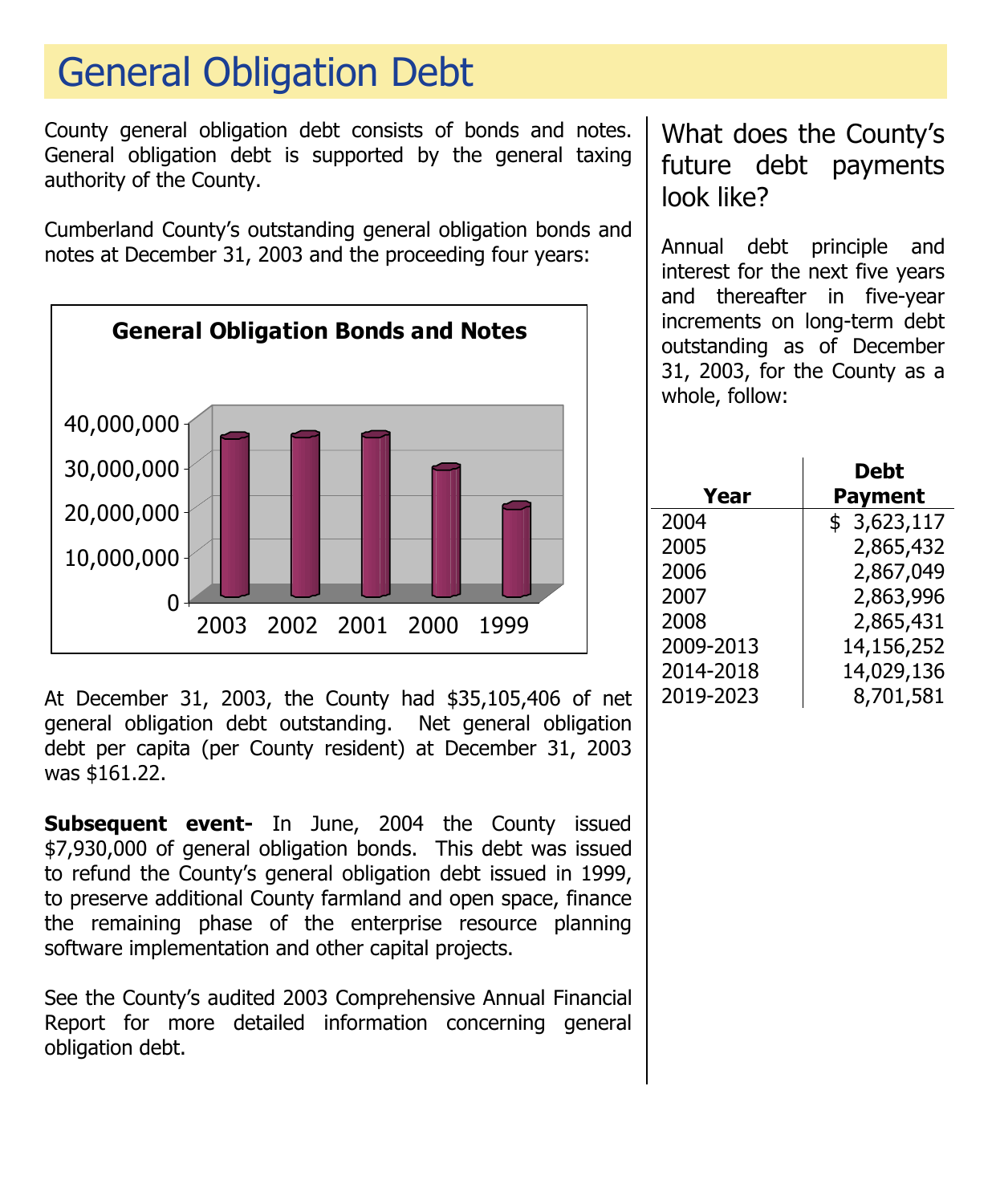#### **General Fund Fund Balance**

The general fund is the chief operating fund of the County. The general fund is used to account for the majority of the County's general government activities and provides subsidies to make-up for funding shortfalls in other County funds.

The County general fund's unreserved fund balance at December 31, 2003 was \$8,699,315. Of this amount, \$1,450,000 was designated for future capital projects and debt service arbitrage payments.

The County's unreserved fund balance represents approximately three months of regular general fund operating expenditures. It is recommended that a government maintain an amount of unreserved fund balance of no less than one to two months of regular general fund operating expenditures.

# **Did you know?**



Did you know that Cumberland County government has a fraud hotline? To report suspected Fraud and Abuse in Cumberland County government, click on Fraud and Abuse Hotline link at www.ccpa.net, email the Controller at controller@ccpa.net, or call (717) 240-6192. You may also mail your tip to Cumberland County Controller, P.O. Box 1079, Carlisle, PA 17013.

# **Did You Know?**



Cumberland County's various lakes and many miles of trout streams provide some of the best recreational fishing opportunities in the region.